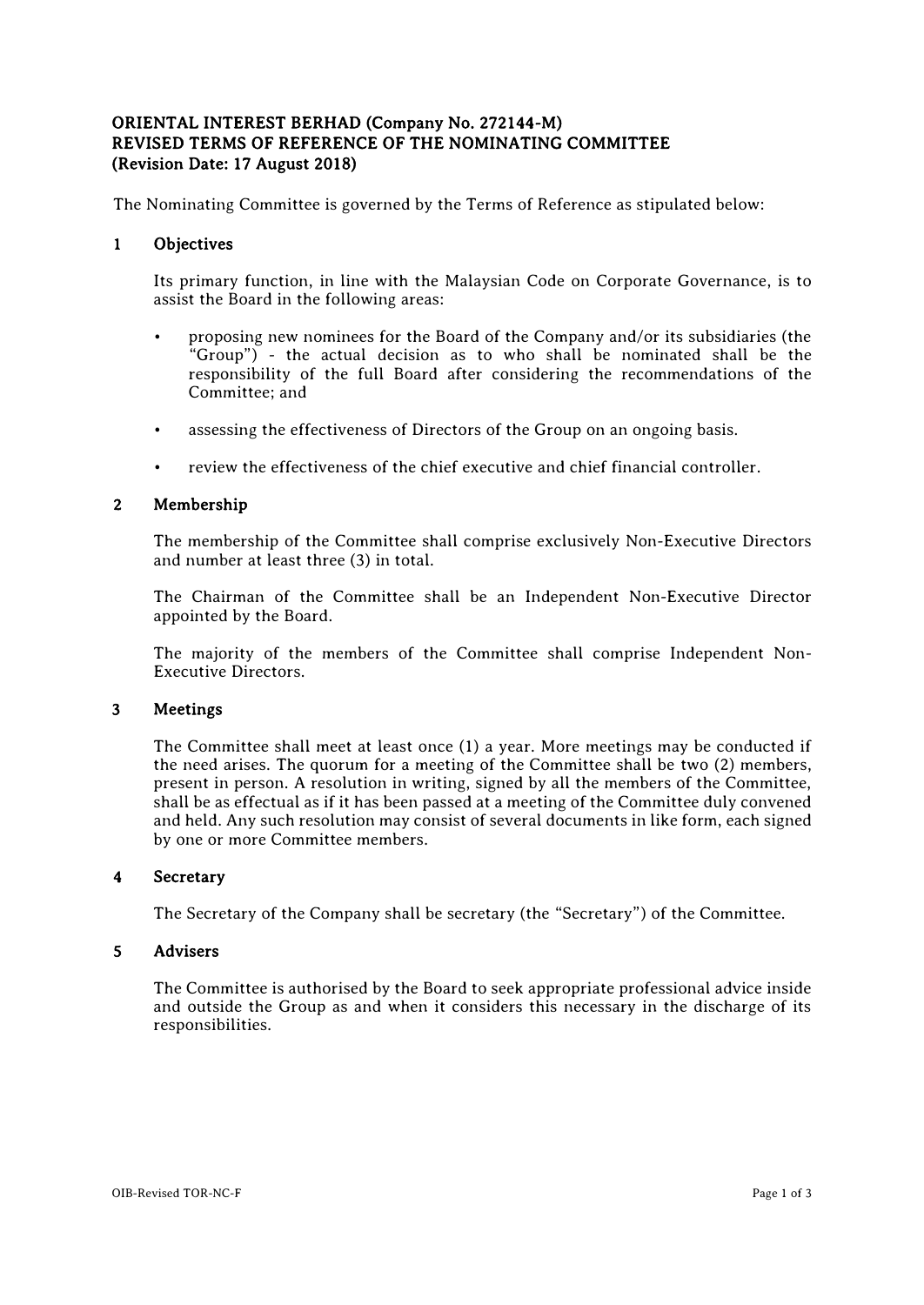#### 6 Duties

The duties of the Committee shall be to:

- i) recommend to the Board, candidates for all directorships to be filled by the shareholders or the Board and to review the Board's policies and procedures for the selection of Board members. In making the recommendations, the Committee will also consider candidates proposed by the Managing Director and, within the bounds of practicability, by any Director or shareholder. In making its recommendations, the Committee shall assess and consider the candidates':
	- a. skills, knowledge, expertise and experience;
	- b. professionalism;
	- c. time commitment to effectively discharge his/ her role as a director;
	- d. contribution and performance;
	- e. character, integrity, and competence;
	- f. boardroom diversity including gender diversity;
	- g. cultural background; and
	- h. in the case of candidates for the position of Independent Non-Executive Directors, the Committee shall also evaluate the candidates' ability to discharge such responsibilities/functions as are expected from Independent Non-executive Directors;
- ii) develop, maintain and review the criteria to be used in the recruitment process and annual assessment of Directors. The nomination and the election process should be disclosed in the Annual Report;
- iii) recommend to the Board, Directors to fill the seats on Board Committees;
- iv) facilitate Board induction programme for newly appointed Directors;
- v) assess the training needs of each Director, review the fulfilment of such training, and disclose details in the Annual Report as appropriate;
- vi) review the Board's succession plans;
- vii) review annually the required mix of skills, experience and other qualities of the Board, including core competencies which Non-Executive Directors should bring to the Board. This activity shall be disclosed in the Annual Report of the Company;